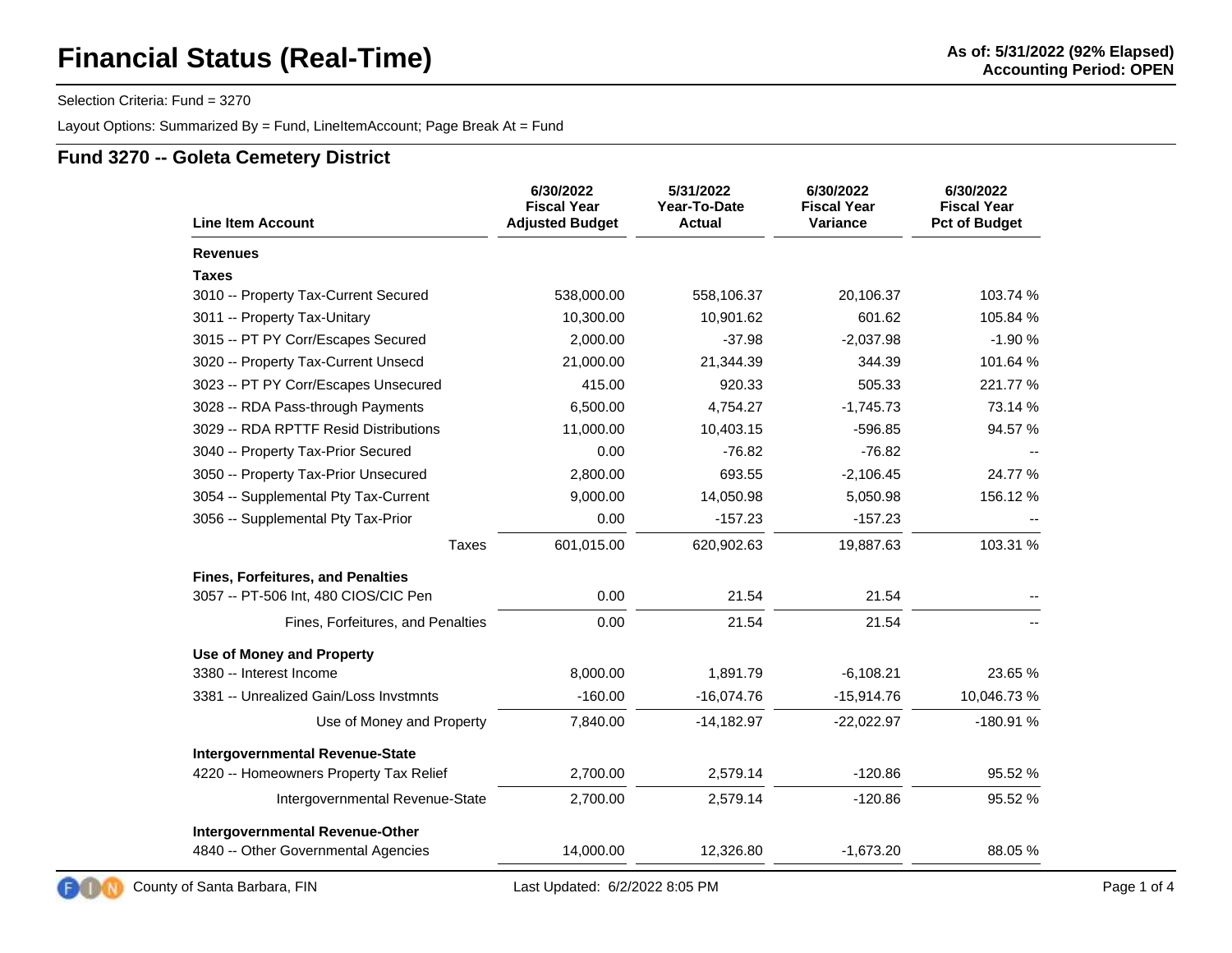Selection Criteria: Fund = 3270

Layout Options: Summarized By = Fund, LineItemAccount; Page Break At = Fund

| <b>Line Item Account</b>              | 6/30/2022<br><b>Fiscal Year</b><br><b>Adjusted Budget</b> | 5/31/2022<br>Year-To-Date<br><b>Actual</b> | 6/30/2022<br><b>Fiscal Year</b><br>Variance | 6/30/2022<br><b>Fiscal Year</b><br><b>Pct of Budget</b> |
|---------------------------------------|-----------------------------------------------------------|--------------------------------------------|---------------------------------------------|---------------------------------------------------------|
| Intergovernmental Revenue-Other       | 14,000.00                                                 | 12,326.80                                  | $-1,673.20$                                 | 88.05%                                                  |
| <b>Charges for Services</b>           |                                                           |                                            |                                             |                                                         |
| 5220 -- Sale of Ground/Lots           | 170,000.00                                                | 206,700.00                                 | 36,700.00                                   | 121.59 %                                                |
| 5221 -- Open/Closing Interment Fees   | 75,000.00                                                 | 83,400.00                                  | 8,400.00                                    | 111.20%                                                 |
| 5222 -- Sale of Crypts/Vaults         | 34,000.00                                                 | 29,883.90                                  | $-4,116.10$                                 | 87.89%                                                  |
| 5224 -- Grave Marker Setting Fees     | 17,000.00                                                 | 16,500.00                                  | $-500.00$                                   | 97.06%                                                  |
| 5226 -- Perpetual Care Contributions  | 0.00                                                      | 0.00                                       | 0.00                                        |                                                         |
| 5227 -- Non -Residence Fees           | 13,500.00                                                 | 18,700.00                                  | 5,200.00                                    | 138.52 %                                                |
| <b>Charges for Services</b>           | 309,500.00                                                | 355,183.90                                 | 45,683.90                                   | 114.76 %                                                |
| <b>Miscellaneous Revenue</b>          |                                                           |                                            |                                             |                                                         |
| 5909 -- Other Miscellaneous Revenue   | 550.00                                                    | 1,372.27                                   | 822.27                                      | 249.50 %                                                |
| Miscellaneous Revenue                 | 550.00                                                    | 1,372.27                                   | 822.27                                      | 249.50 %                                                |
| Revenues                              | 935,605.00                                                | 978,203.31                                 | 42,598.31                                   | 104.55 %                                                |
| <b>Expenditures</b>                   |                                                           |                                            |                                             |                                                         |
| <b>Salaries and Employee Benefits</b> |                                                           |                                            |                                             |                                                         |
| 6100 -- Regular Salaries              | 320,000.00                                                | 309,564.55                                 | 10,435.45                                   | 96.74 %                                                 |
| 6400 -- Retirement Contribution       | 112,000.00                                                | 96,644.70                                  | 15,355.30                                   | 86.29 %                                                 |
| 6475 -- Retiree Medical OPEB          | 24,000.00                                                 | 18,609.91                                  | 5,390.09                                    | 77.54 %                                                 |
| 6500 -- FICA Contribution             | 21,100.00                                                 | 18,574.03                                  | 2,525.97                                    | 88.03%                                                  |
| 6550 -- FICA/Medicare                 | 4,950.00                                                  | 4,343.97                                   | 606.03                                      | 87.76%                                                  |
| 6600 -- Health Insurance Contrib      | 50,000.00                                                 | 53,127.31                                  | $-3,127.31$                                 | 106.25%                                                 |
| 6700 -- Unemployment Ins Contribution | 1,500.00                                                  | 498.95                                     | 1,001.05                                    | 33.26 %                                                 |
| 6900 -- Workers Compensation          | 9,000.00                                                  | 8,494.95                                   | 505.05                                      | 94.39%                                                  |
| Salaries and Employee Benefits        | 542,550.00                                                | 509,858.37                                 | 32,691.63                                   | 93.97 %                                                 |
| <b>Services and Supplies</b>          |                                                           |                                            |                                             |                                                         |
|                                       |                                                           |                                            | 42.84                                       | 98.78%                                                  |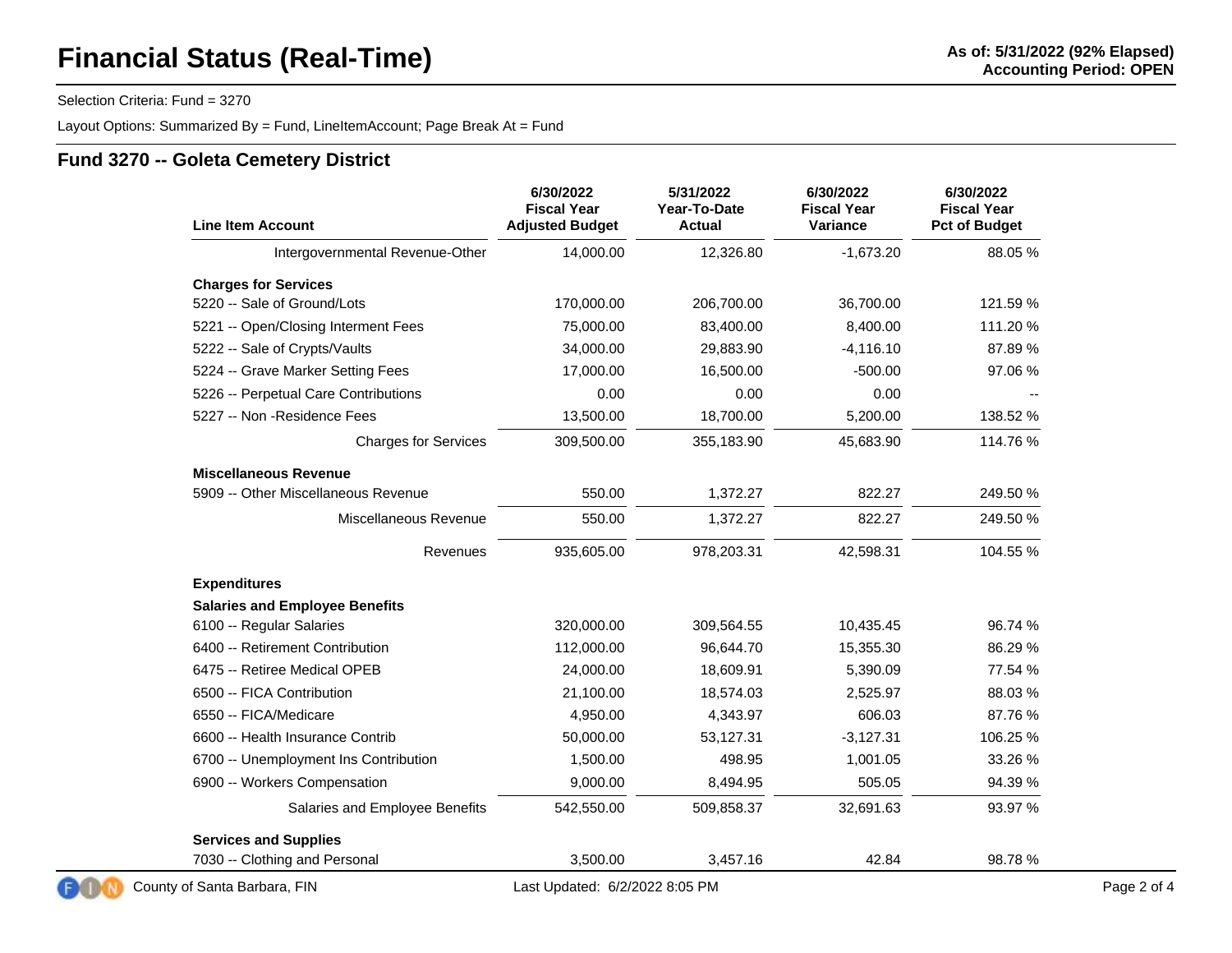Selection Criteria: Fund = 3270

Layout Options: Summarized By = Fund, LineItemAccount; Page Break At = Fund

|                                           | 6/30/2022<br><b>Fiscal Year</b> | 5/31/2022<br>Year-To-Date | 6/30/2022<br><b>Fiscal Year</b> | 6/30/2022<br><b>Fiscal Year</b> |  |
|-------------------------------------------|---------------------------------|---------------------------|---------------------------------|---------------------------------|--|
| <b>Line Item Account</b>                  | <b>Adjusted Budget</b>          | <b>Actual</b>             | Variance                        | <b>Pct of Budget</b>            |  |
| 7050 -- Communications                    | 3,500.00                        | 2,830.37                  | 669.63                          | 80.87%                          |  |
| 7090 -- Insurance                         | 22,000.00                       | 19,953.73                 | 2,046.27                        | 90.70%                          |  |
| 7120 -- Equipment Maintenance             | 25,000.00                       | 11,152.81                 | 13,847.19                       | 44.61 %                         |  |
| 7121 -- Operating Supplies                | 12,000.00                       | 8,203.49                  | 3,796.51                        | 68.36%                          |  |
| 7200 -- Structure & Ground Maintenance    | 60,000.00                       | 31,471.35                 | 28,528.65                       | 52.45 %                         |  |
| 7430 -- Memberships                       | 4,000.00                        | 4,222.00                  | $-222.00$                       | 105.55 %                        |  |
| 7440 -- Miscellaneous Expense             | 29,000.00                       | 16,195.61                 | 12,804.39                       | 55.85 %                         |  |
| 7450 -- Office Expense                    | 7,700.00                        | 2,177.71                  | 5,522.29                        | 28.28%                          |  |
| 7460 -- Professional & Special Service    | 62,000.00                       | 51,648.77                 | 10,351.23                       | 83.30 %                         |  |
| 7506 -- Administrative Expense (SBC)      | 23,000.00                       | 13,719.64                 | 9,280.36                        | 59.65 %                         |  |
| 7508 -- Legal Fees                        | 8,000.00                        | 1,405.50                  | 6,594.50                        | 17.57 %                         |  |
| 7731 -- Gasoline-Oil-Fuel                 | 6,000.00                        | 4,177.00                  | 1,823.00                        | 69.62%                          |  |
| 7732 -- Training                          | 4,000.00                        | 898.00                    | 3,102.00                        | 22.45 %                         |  |
| 7761 -- Electricity                       | 16,000.00                       | 10,259.43                 | 5,740.57                        | 64.12%                          |  |
| 7762 -- Natural Gas                       | 700.00                          | 556.78                    | 143.22                          | 79.54 %                         |  |
| 7763 -- Water                             | 6,000.00                        | 7,450.74                  | $-1,450.74$                     | 124.18%                         |  |
| 7764 -- Refuse                            | 5,000.00                        | 3,975.11                  | 1,024.89                        | 79.50 %                         |  |
| Services and Supplies                     | 297,400.00                      | 193,755.20                | 103,644.80                      | 65.15%                          |  |
| <b>Capital Assets</b>                     |                                 |                           |                                 |                                 |  |
| 8100 -- Land                              | 0.00                            | 0.00                      | 0.00                            |                                 |  |
| 8200 -- Structures&Struct Improvements    | 900,000.00                      | 84,716.05                 | 815,283.95                      | 9.41 %                          |  |
| <b>Capital Assets</b>                     | 900,000.00                      | 84,716.05                 | 815,283.95                      | 9.41 %                          |  |
| Expenditures                              | 1,739,950.00                    | 788,329.62                | 951,620.38                      | 45.31 %                         |  |
| <b>Other Financing Sources &amp; Uses</b> |                                 |                           |                                 |                                 |  |
| <b>Other Financing Sources</b>            |                                 |                           |                                 |                                 |  |
| 5911 -- Oper Trf (In)-Other Funds         | 804,185.00                      | 0.00                      | $-804, 185.00$                  | 0.00%                           |  |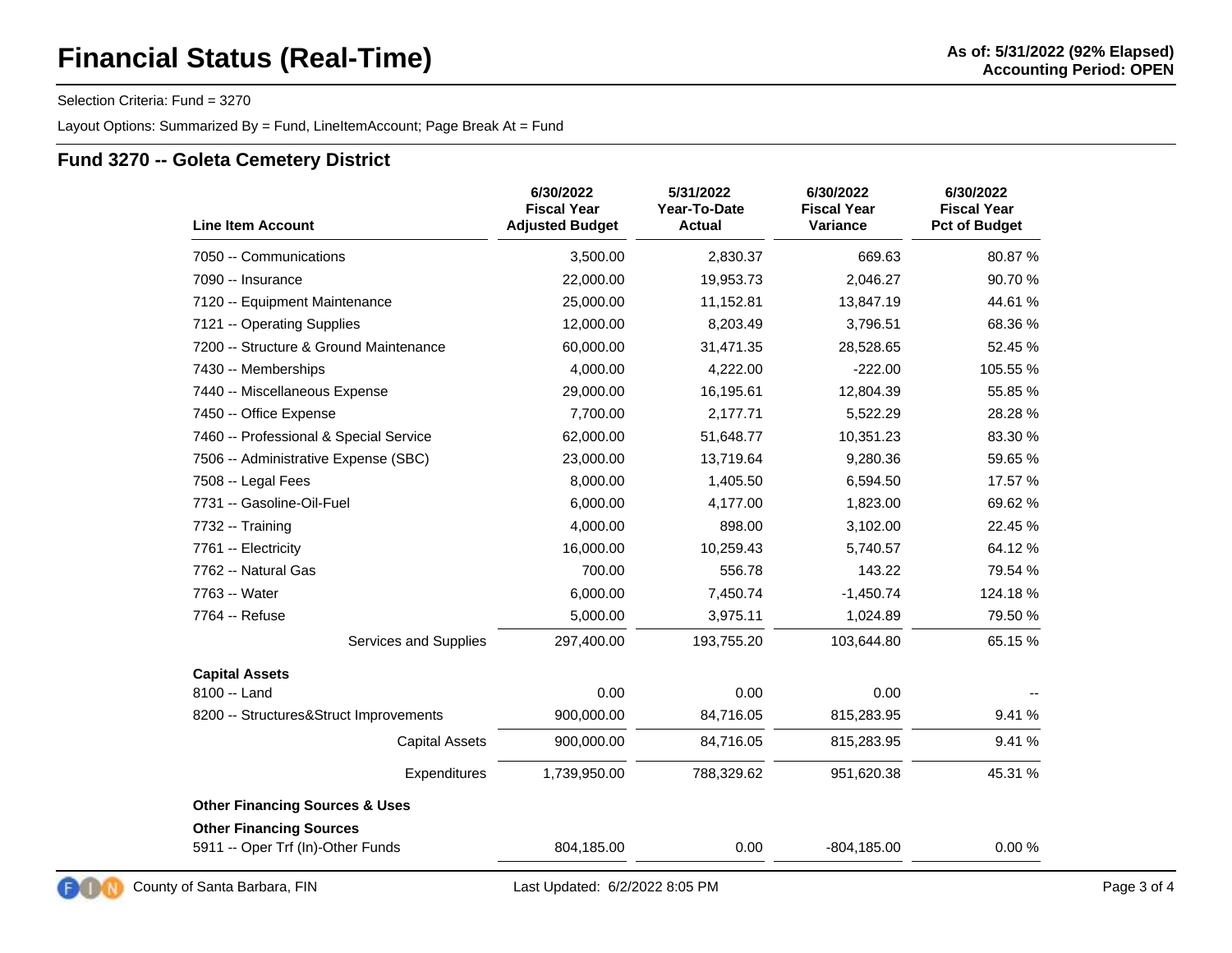Selection Criteria: Fund = 3270

Layout Options: Summarized By = Fund, LineItemAccount; Page Break At = Fund

| Line Item Account               | 6/30/2022<br><b>Fiscal Year</b><br><b>Adjusted Budget</b> | 5/31/2022<br>Year-To-Date<br><b>Actual</b> | 6/30/2022<br><b>Fiscal Year</b><br>Variance | 6/30/2022<br><b>Fiscal Year</b><br><b>Pct of Budget</b> |  |
|---------------------------------|-----------------------------------------------------------|--------------------------------------------|---------------------------------------------|---------------------------------------------------------|--|
| <b>Other Financing Sources</b>  | 804,185.00                                                | 0.00                                       | -804,185.00                                 | 0.00%                                                   |  |
| Other Financing Sources & Uses  | 804,185.00                                                | 0.00                                       | $-804, 185.00$                              | 0.00%                                                   |  |
| <b>Changes to Fund Balances</b> |                                                           |                                            |                                             |                                                         |  |
| Decrease to Restricted          |                                                           |                                            |                                             |                                                         |  |
| 9797 -- Unrealized Gains        | 160.00                                                    | 159.16                                     | $-0.84$                                     | 99.48 %                                                 |  |
| Decrease to Restricted          | 160.00                                                    | 159.16                                     | $-0.84$                                     | 99.48 %                                                 |  |
| Changes to Fund Balances        | 160.00                                                    | 159.16                                     | $-0.84$                                     | 99.48 %                                                 |  |
| <b>Goleta Cemetery District</b> | 0.00                                                      | 190,032.85                                 | 190,032.85                                  |                                                         |  |
| Net Financial Impact            | 0.00                                                      | 190,032.85                                 | 190,032.85                                  |                                                         |  |

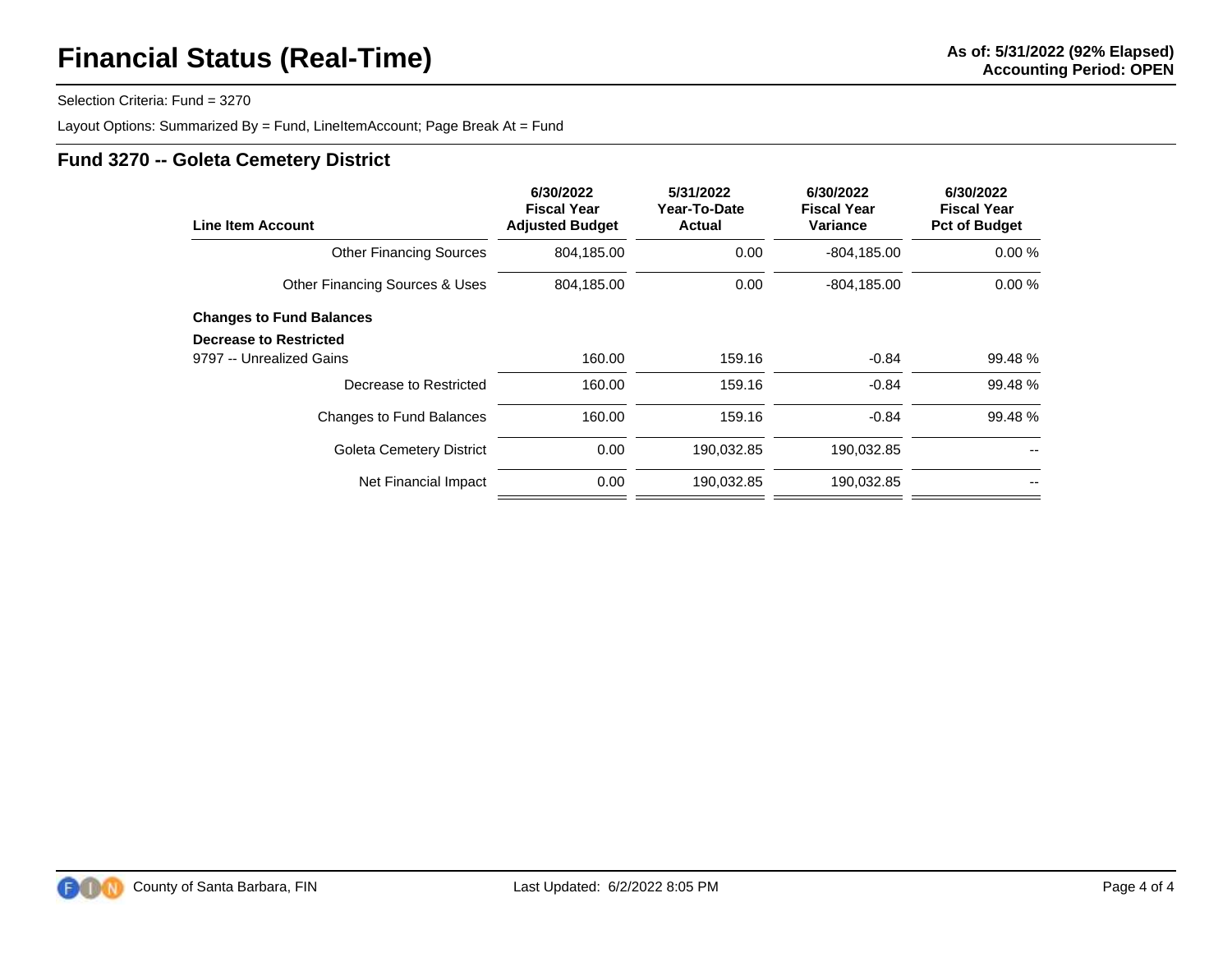### **Report : Cash Balances (Real-Time)**

Selection Criteria: Fund = 3270-3273 Layout Options: Summarized By = Fund; Page Break At = Fund Last Updated: 6/2/2022 8:11:20 PM

> **As of: 5/31/2022 Accounting Period: OPEN**

|                               |                |                                                                        |                                                                     |                                         | $1.9999$ and $1.9119$ and $1.911$ and $1.911$ |
|-------------------------------|----------------|------------------------------------------------------------------------|---------------------------------------------------------------------|-----------------------------------------|-----------------------------------------------|
| 5/31/2022<br><b>Beginning</b> | Cash           | <b>Treasury</b>                                                        | <b>Warrants and</b><br><b>Wire Transfers</b>                        | <b>Month-To-Date</b><br><b>Treasury</b> | 5/31/2022<br><b>Ending</b>                    |
| <b>Balance</b>                | Receipts $(+)$ | Credits $(+)$                                                          | $(\cdot)$                                                           | Debits (-)                              | <b>Balance</b>                                |
|                               |                |                                                                        |                                                                     | 0.00                                    | 734,893.63                                    |
|                               |                | 0.00                                                                   |                                                                     | 0.00                                    | 1,702,823.05                                  |
|                               |                |                                                                        |                                                                     | 0.00                                    | 586,512.92                                    |
|                               |                |                                                                        |                                                                     | 0.00                                    | 875,384.51                                    |
|                               |                |                                                                        |                                                                     | 0.00                                    | 3,899,614.11                                  |
| <b>Total Report</b>           |                | 734,893.63<br>1,702,823.05<br>586,512.92<br>875,384.51<br>3,899,614.11 | Month-To-Date Month-To-Date<br>0.00<br>0.00<br>0.00<br>0.00<br>0.00 | 0.00<br>0.00<br>0.00<br>0.00            | 0.00<br>0.00<br>0.00<br>0.00<br>0.00          |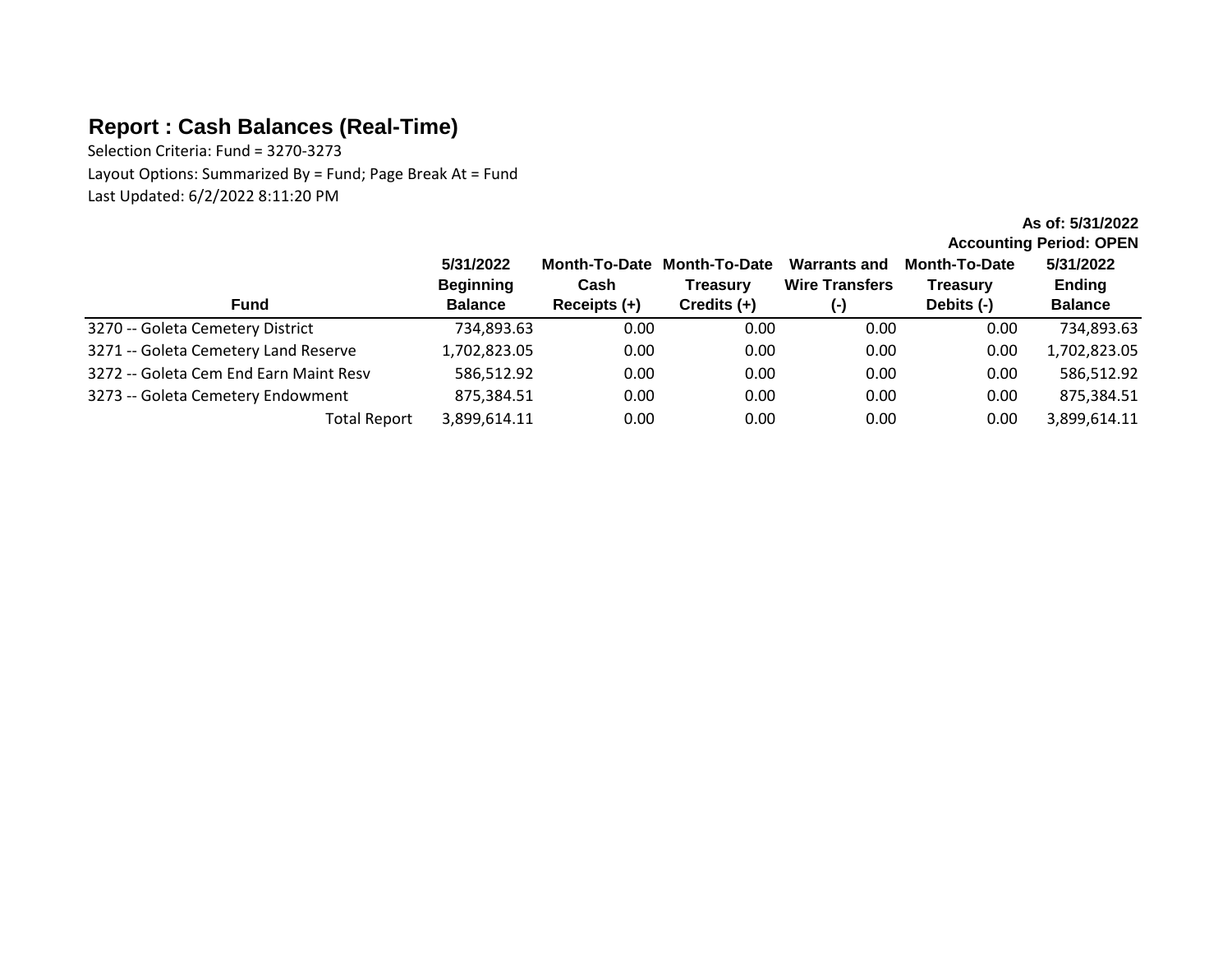#### Selection Criteria: Fund = 3270

Layout Options: Summarized By = Fund, Vendor; Page Break At = Fund

| <b>Disbursement</b>                              | Disbursement<br>Date | Dept | Purchase<br>Order | <b>Remit Description</b>                                    | Amount   |
|--------------------------------------------------|----------------------|------|-------------------|-------------------------------------------------------------|----------|
| Vendor 007578 -- GREGORY GRAPHICS                |                      |      |                   |                                                             |          |
| W - 09782109                                     | 05/06/2022           | 835  |                   | Vendor Invoice #: 22-1784                                   | 400.00   |
|                                                  |                      |      |                   | <b>Total GREGORY GRAPHICS</b>                               | 400.00   |
| Vendor 009110 -- ANTHEM BLUE CROSS               |                      |      |                   |                                                             |          |
| W - 09782753                                     | 05/20/2022           | 835  |                   | Vendor Account: 402621                                      | 390.83   |
|                                                  |                      |      |                   | <b>Total ANTHEM BLUE CROSS</b>                              | 390.83   |
| Vendor 037976 -- AQUA-FLO SUPPLY                 |                      |      |                   |                                                             |          |
| ACH - 760191                                     | 05/16/2022           | 835  |                   | Vendor Invoice #: 1914451; Vendor Account: 101244           | 174.18   |
|                                                  |                      |      |                   | Total AQUA-FLO SUPPLY                                       | 174.18   |
| Vendor 050379 -- ADP INC                         |                      |      |                   |                                                             |          |
| <b>EFT</b>                                       | 05/06/2022           | 835  |                   | Goleta Cemetery District ADP Fees 4/29/2022                 | 176.77   |
| <b>EFT</b>                                       | 05/20/2022           | 835  |                   | Goleta Cemetery District ADP Fees 05/13/22                  | 171.62   |
|                                                  |                      |      |                   | <b>Total ADP INC</b>                                        | 348.39   |
| Vendor 062704 -- STANTEC CONSULTING SERVICES INC |                      |      |                   |                                                             |          |
| W - 09782660                                     | 05/19/2022           | 835  |                   | Vendor Invoice #: 1918193; Vendor Account: 139378           | 3,890.70 |
|                                                  |                      |      |                   | Total STANTEC CONSULTING SERVICES INC                       | 3,890.70 |
| Vendor 064847 -- MIKE GONES CIVIL ENGINEER       |                      |      |                   |                                                             |          |
| W - 09782121                                     | 05/06/2022           | 835  |                   | Vendor Account: 15498                                       | 1,224.84 |
|                                                  |                      |      |                   | <b>Total MIKE GONES CIVIL ENGINEER</b>                      | 1,224.84 |
| Vendor 096182 -- NUTRIEN AG SOLUTIONS INC        |                      |      |                   |                                                             |          |
| W - 09782678                                     | 05/19/2022           | 835  |                   | Vendor Invoice #: IN47868283; Vendor Account:<br>1073241    | 2,064.36 |
|                                                  |                      |      |                   | Total NUTRIEN AG SOLUTIONS INC                              | 2,064.36 |
| Vendor 116421 -- SITE ONE LANDSCAPE SUPPLY LLC   |                      |      |                   |                                                             |          |
| ACH - 760234                                     | 05/16/2022           | 835  |                   | Vendor Invoice #: 118510060-001; Vendor Account:<br>1605146 | 167.22   |
|                                                  |                      |      |                   | Total SITE ONE LANDSCAPE SUPPLY LLC                         | 167.22   |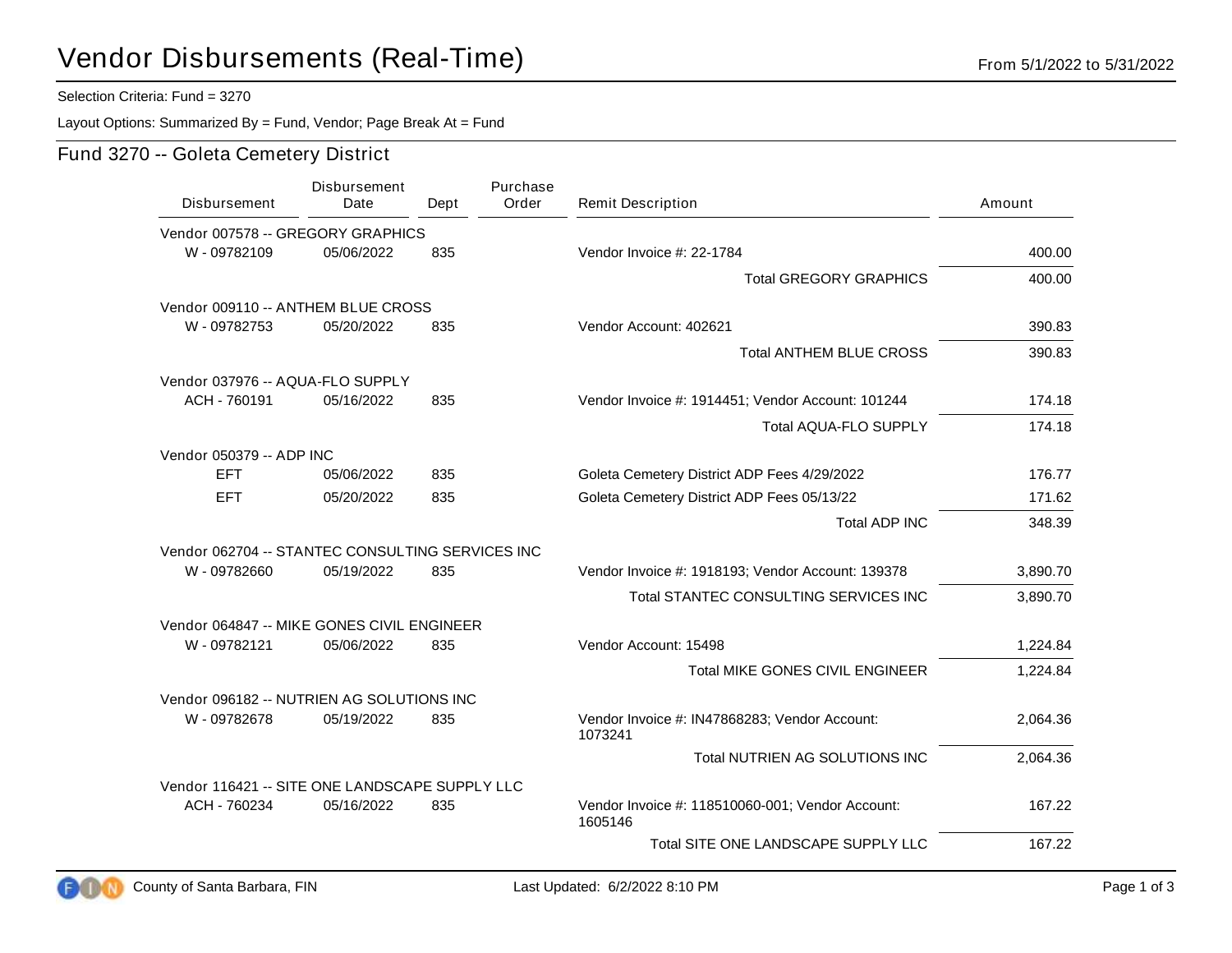#### Selection Criteria: Fund = 3270

Layout Options: Summarized By = Fund, Vendor; Page Break At = Fund

| Disbursement                                                   | Disbursement<br>Date | Dept | Purchase<br>Order | <b>Remit Description</b>                                         | Amount    |
|----------------------------------------------------------------|----------------------|------|-------------------|------------------------------------------------------------------|-----------|
| Vendor 117566 -- O'CONNOR PEST CONTROL-SB                      |                      |      |                   |                                                                  |           |
| ACH - 760235                                                   | 05/16/2022           | 835  |                   | Vendor Invoice #: 10337519; Vendor Account:<br>10026751          | 131.25    |
|                                                                |                      |      |                   | Total O'CONNOR PEST CONTROL-SB                                   | 131.25    |
| Vendor 214617 -- Channel Data Systems                          |                      |      |                   |                                                                  |           |
| W - 09782142                                                   | 05/06/2022           | 835  |                   | Vendor Invoice #: 2022-9373                                      | 180.00    |
|                                                                |                      |      |                   | <b>Total Channel Data Systems</b>                                | 180.00    |
| Vendor 246891 -- MISSION LINEN SUPPLY                          |                      |      |                   |                                                                  |           |
| ACH - 759364                                                   | 05/06/2022           | 835  |                   | Vendor Account: 101403                                           | 501.80    |
|                                                                |                      |      |                   | <b>Total MISSION LINEN SUPPLY</b>                                | 501.80    |
| Vendor 321600 -- GOLETA WATER DISTRICT                         |                      |      |                   |                                                                  |           |
| W - 09782545                                                   | 05/17/2022           | 835  |                   | Vendor Account: 0000717429-001612664                             | 519.92    |
|                                                                |                      |      |                   | <b>Total GOLETA WATER DISTRICT</b>                               | 519.92    |
| Vendor 346888 -- CARRIE TROUP CPA                              |                      |      |                   |                                                                  |           |
| ACH - 760719                                                   | 05/19/2022           | 835  |                   | Vendor Invoice #: 0522G                                          | 3,000.00  |
|                                                                |                      |      |                   | <b>Total CARRIE TROUP CPA</b>                                    | 3,000.00  |
| Vendor 509950 -- MARBORG INDUSTRIES                            |                      |      |                   |                                                                  |           |
| ACH - 760478                                                   | 05/17/2022           | 835  |                   | Vendor Invoice #: 5505891; Vendor Account:<br>1-00625498         | 344.96    |
|                                                                |                      |      |                   | <b>Total MARBORG INDUSTRIES</b>                                  | 344.96    |
| Vendor 648390 -- CALIFORNIA PUBLIC EMPLOYEES RETIREMENT SYSTEM |                      |      |                   |                                                                  |           |
| ACH - 761680                                                   | 05/26/2022           | 835  |                   | Vendor Invoice #: 100000016807835; Vendor Account:<br>1883924444 | 5,832.74  |
|                                                                |                      |      |                   | Total CALIFORNIA PUBLIC EMPLOYEES RETIREMENT SYSTEM              | 5,832.74  |
| Vendor 710175 -- STATE/FEDERAL TAXES & DIRECT DEPOSITS         |                      |      |                   |                                                                  |           |
| <b>EFT</b>                                                     | 05/13/2022           | 835  |                   | Goleta Cemetery Pyrll 5/13/2022                                  | 10,555.47 |
| EFT                                                            | 05/26/2022           | 835  |                   | Goleta Cemetery Pyrll Correction                                 | 196.00    |
| EFT                                                            | 05/31/2022           | 835  |                   | Goleta Cemetery Pyrll 5/31/2022                                  | 11,853.17 |